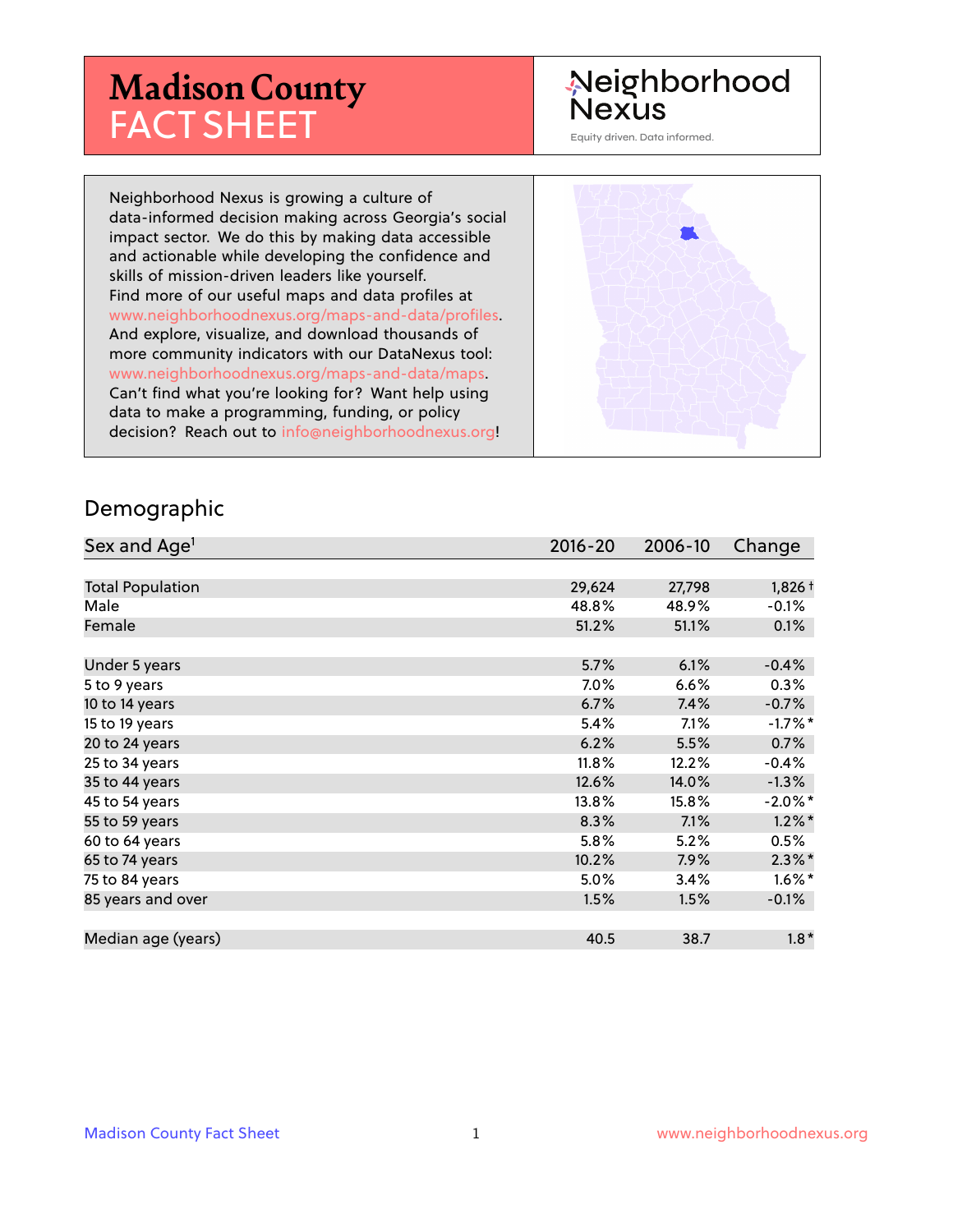### Demographic, continued...

| Race <sup>2</sup>                                            | $2016 - 20$ | 2006-10 | Change     |
|--------------------------------------------------------------|-------------|---------|------------|
| <b>Total population</b>                                      | 29,624      | 27,798  | $1,826+$   |
| One race                                                     | 97.7%       | 98.4%   | $-0.8%$    |
| White                                                        | 83.6%       | 89.6%   | $-6.0\%$ * |
| <b>Black or African American</b>                             | 8.8%        | 8.1%    | 0.7%       |
| American Indian and Alaska Native                            | 0.2%        | 0.2%    | 0.0%       |
| Asian                                                        | 1.3%        | 0.2%    | $1.0\%$ *  |
| Native Hawaiian and Other Pacific Islander                   | 0.0%        | 0.0%    | 0.0%       |
| Some other race                                              | 3.7%        | 0.3%    | $3.5%$ *   |
| Two or more races                                            | 2.3%        | 1.6%    | 0.8%       |
| Race alone or in combination with other race(s) <sup>3</sup> | $2016 - 20$ | 2006-10 | Change     |
| Total population                                             | 29,624      | 27,798  | 1,826 +    |
| White                                                        | 86.0%       | 91.1%   | $-5.1\%$ * |
| <b>Black or African American</b>                             | 9.8%        | 9.0%    | 0.8%       |
| American Indian and Alaska Native                            | 0.6%        | 0.7%    | $-0.0%$    |
| Asian                                                        | 2.1%        | 0.2%    | $1.9\%$ *  |
| Native Hawaiian and Other Pacific Islander                   | 0.0%        | 0.0%    | $0.0\%$    |
| Some other race                                              | 3.9%        | 0.5%    | $3.3\%$ *  |
| Hispanic or Latino and Race <sup>4</sup>                     | $2016 - 20$ | 2006-10 | Change     |
| <b>Total population</b>                                      | 29,624      | 27,798  | $1,826+$   |
| Hispanic or Latino (of any race)                             | 5.8%        | 3.6%    | $2.2%$ +   |
| Not Hispanic or Latino                                       | 94.2%       | 96.4%   | $-2.2%$ †  |
| White alone                                                  | 80.2%       | 86.5%   | $-6.3\%$ * |
| Black or African American alone                              | 8.8%        | 8.1%    | 0.8%       |
| American Indian and Alaska Native alone                      | 0.2%        | 0.2%    | 0.0%       |
| Asian alone                                                  | 1.3%        | 0.2%    | $1.0\%$ *  |
| Native Hawaiian and Other Pacific Islander alone             | 0.0%        | 0.0%    | $0.0\%$    |
| Some other race alone                                        | 1.5%        | 0.0%    | $1.5\%$ *  |
| Two or more races                                            | 2.3%        | 1.4%    | $0.9\%*$   |
| U.S. Citizenship Status <sup>5</sup>                         | $2016 - 20$ | 2006-10 | Change     |
| Foreign-born population                                      | 878         | 721     | 157        |
| Naturalized U.S. citizen                                     | 38.7%       | 31.3%   | 7.4%       |
| Not a U.S. citizen                                           | 61.3%       | 68.7%   | $-7.4%$    |
| Citizen, Voting Age Population <sup>6</sup>                  | $2016 - 20$ | 2006-10 | Change     |
| Citizen, 18 and over population                              | 22,319      | 20,463  | 1,856*     |
| Male                                                         | 48.2%       | 48.6%   | $-0.4%$    |
| Female                                                       | 51.8%       | 51.4%   | 0.4%       |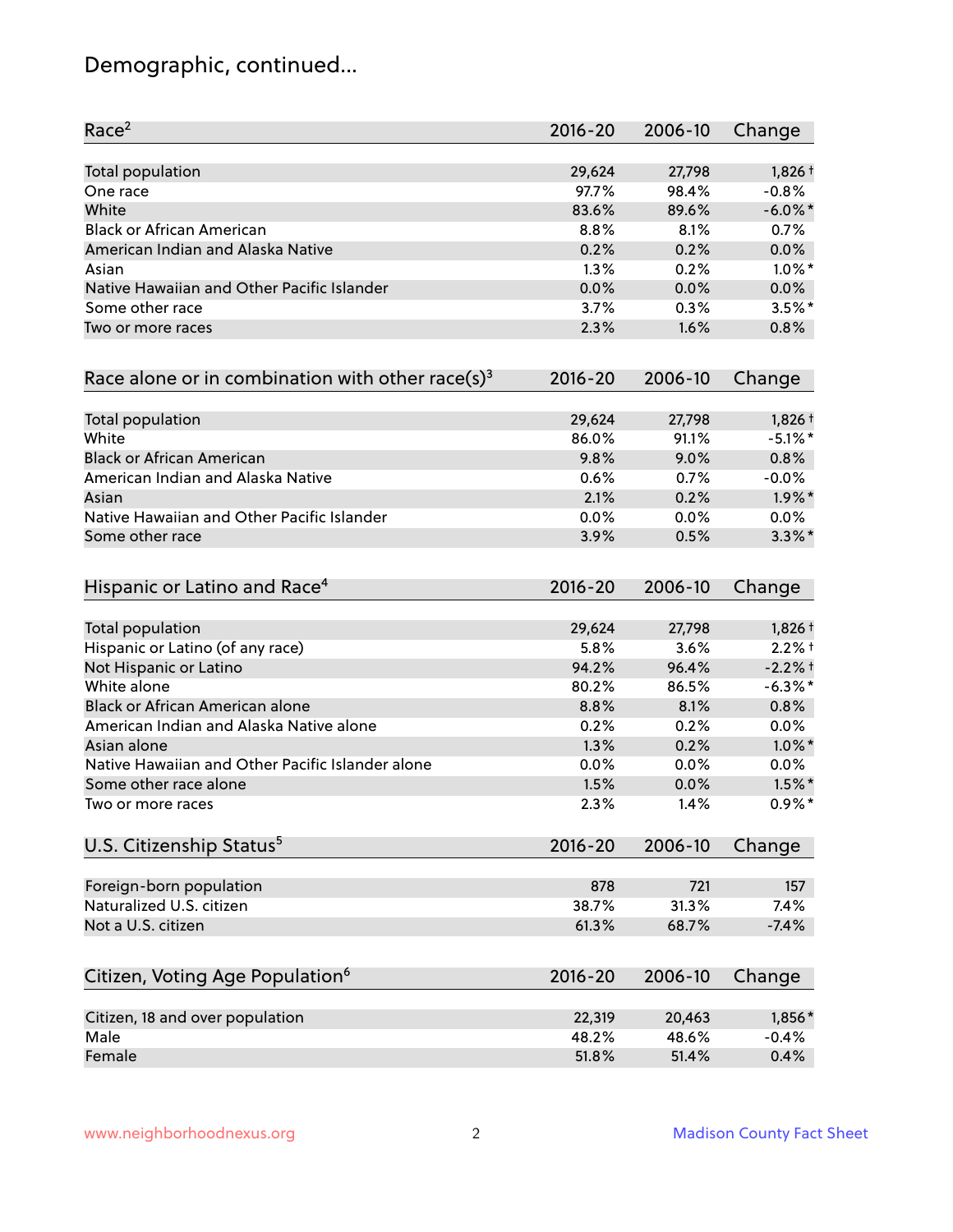#### Economic

| Income <sup>7</sup>                                 | $2016 - 20$ | 2006-10 | Change     |
|-----------------------------------------------------|-------------|---------|------------|
|                                                     |             |         |            |
| All households                                      | 10,622      | 9,430   | $1,192*$   |
| Less than \$10,000                                  | 6.1%        | 8.6%    | $-2.4%$    |
| \$10,000 to \$14,999                                | 5.0%        | 8.3%    | $-3.2%$ *  |
| \$15,000 to \$24,999                                | 8.8%        | 12.9%   | $-4.1\%$ * |
| \$25,000 to \$34,999                                | 14.9%       | 10.8%   | $4.1\%$ *  |
| \$35,000 to \$49,999                                | 14.0%       | 17.5%   | $-3.4%$    |
| \$50,000 to \$74,999                                | 19.2%       | 19.3%   | $-0.1%$    |
| \$75,000 to \$99,999                                | 13.8%       | 12.4%   | 1.5%       |
| \$100,000 to \$149,999                              | 11.9%       | 8.1%    | $3.8\%$ *  |
| \$150,000 to \$199,999                              | 3.7%        | 1.5%    | $2.2\%$ *  |
| \$200,000 or more                                   | 2.5%        | 0.8%    | $1.7\%$ *  |
| Median household income (dollars)                   | 51,142      | 41,343  | 9,799*     |
| Mean household income (dollars)                     | 65,995      | 51,948  | 14,047*    |
| With earnings                                       | 77.2%       | 76.0%   | 1.2%       |
| Mean earnings (dollars)                             | 64,795      | 53,760  | 11,035*    |
| <b>With Social Security</b>                         | 35.9%       | 34.8%   | 1.2%       |
| Mean Social Security income (dollars)               | 19,361      | 14,092  | 5,270*     |
| With retirement income                              | 22.6%       | 19.1%   | 3.5%       |
| Mean retirement income (dollars)                    | 20,507      | 16,920  | 3,588*     |
| With Supplemental Security Income                   | 7.3%        | 4.5%    | $2.8\%$ *  |
| Mean Supplemental Security Income (dollars)         | 10,839      | 8,725   | 2,114      |
| With cash public assistance income                  | 1.3%        | 1.0%    | 0.3%       |
| Mean cash public assistance income (dollars)        | 1,382       | 4,273   | $-2,891$   |
| With Food Stamp/SNAP benefits in the past 12 months | 12.9%       | 12.3%   | 0.5%       |
|                                                     |             |         |            |
| Families                                            | 8,078       | 7,305   | 773*       |
| Less than \$10,000                                  | 4.9%        | 5.8%    | $-0.9%$    |
| \$10,000 to \$14,999                                | 2.7%        | 5.7%    | $-3.1\%$ * |
| \$15,000 to \$24,999                                | 6.4%        | 12.8%   | $-6.4\%$ * |
| \$25,000 to \$34,999                                | 12.1%       | 9.8%    | 2.3%       |
| \$35,000 to \$49,999                                | 14.8%       | 16.2%   | $-1.3%$    |
| \$50,000 to \$74,999                                | 20.1%       | 21.5%   | $-1.4%$    |
| \$75,000 to \$99,999                                | 16.7%       | 15.4%   | 1.4%       |
| \$100,000 to \$149,999                              | 14.6%       | 10.0%   | 4.6%*      |
| \$150,000 to \$199,999                              | 4.4%        | 2.0%    | $2.5\%$ *  |
| \$200,000 or more                                   | 3.3%        | 1.0%    | $2.3\%$ *  |
| Median family income (dollars)                      | 63,665      | 49,713  | 13,952*    |
| Mean family income (dollars)                        | 74,708      | 58,326  | 16,382*    |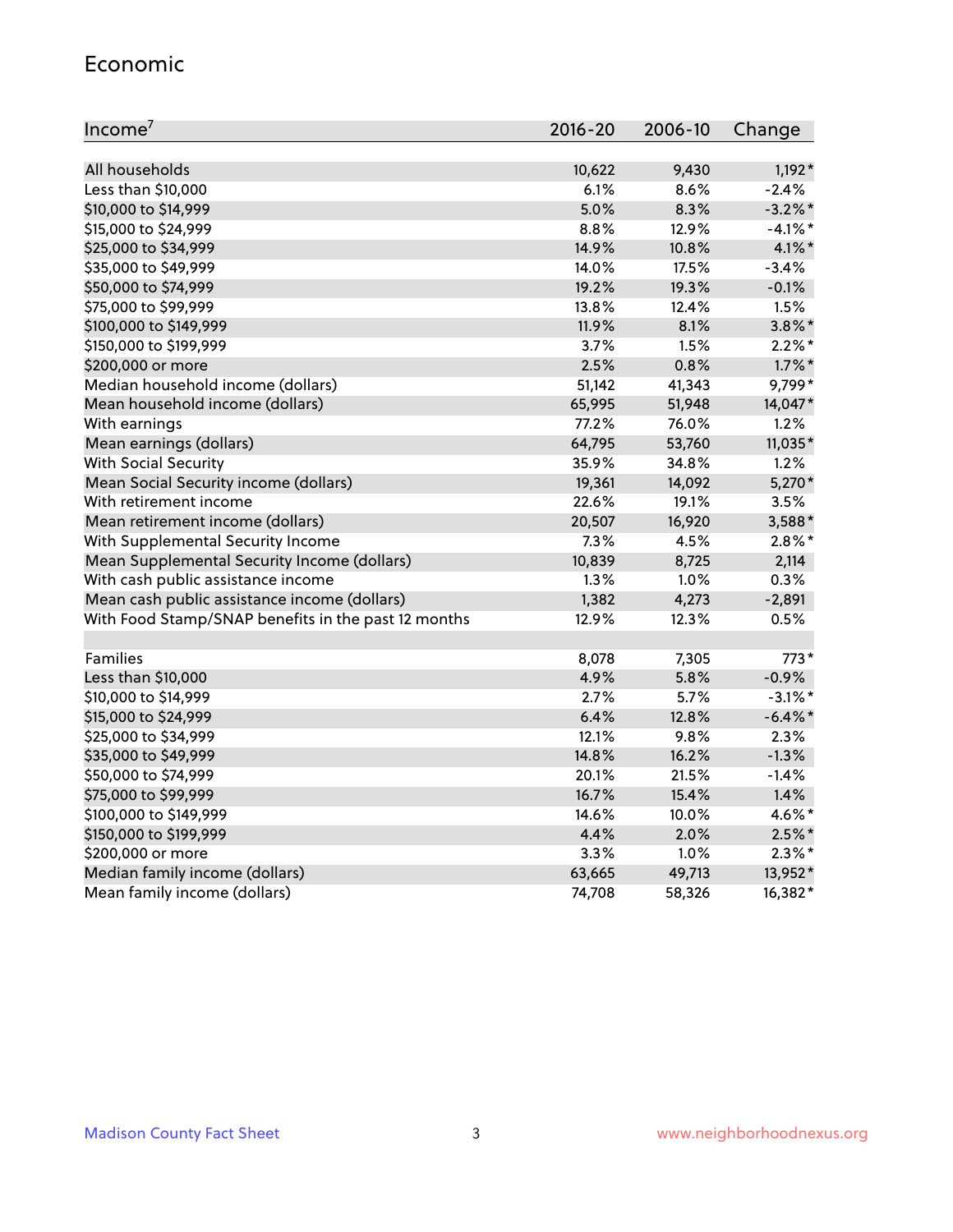#### Economic, continued...

| Income, continued <sup>8</sup>                                        | 2016-20 | 2006-10 | Change      |
|-----------------------------------------------------------------------|---------|---------|-------------|
|                                                                       |         |         |             |
| Nonfamily households                                                  | 2,544   | 2,125   | 419*        |
| Median nonfamily income (dollars)                                     | 30,232  | 24,578  | 5,654       |
| Mean nonfamily income (dollars)                                       | 36,113  | 28,063  | 8,050*      |
| Median earnings for workers (dollars)                                 | 31,055  | 26,915  | $4,140*$    |
| Median earnings for male full-time, year-round workers                | 41,653  | 37,963  | 3,690*      |
| (dollars)                                                             |         |         |             |
| Median earnings for female full-time, year-round workers<br>(dollars) | 32,376  | 28,732  | $3,644*$    |
| Per capita income (dollars)                                           | 24,772  | 18,975  | 5,797*      |
|                                                                       |         |         |             |
| Families and People Below Poverty Level <sup>9</sup>                  | 2016-20 | 2006-10 | Change      |
|                                                                       |         |         |             |
| <b>All families</b>                                                   | 13.4%   | 14.7%   | $-1.4%$     |
| With related children under 18 years                                  | 23.2%   | 21.9%   | 1.3%        |
| With related children under 5 years only                              | 21.2%   | 29.5%   | $-8.2%$     |
| Married couple families                                               | 7.0%    | 6.6%    | 0.3%        |
| With related children under 18 years                                  | 13.7%   | 6.9%    | $6.8\%$ *   |
| With related children under 5 years only                              | 21.0%   | 8.6%    | 12.4%*      |
| Families with female householder, no husband present                  | 27.0%   | 44.3%   | $-17.3\%$ * |
| With related children under 18 years                                  | 39.9%   | 55.0%   | $-15.0%$    |
| With related children under 5 years only                              | 30.0%   | 84.9%   | $-54.9%$ *  |
| All people                                                            | 19.9%   | 17.8%   | 2.2%        |
| Under 18 years                                                        | 30.2%   | 22.7%   | $7.6\%$ *   |
| Related children under 18 years                                       | 30.0%   | 22.5%   | 7.4%        |
| Related children under 5 years                                        | 24.3%   | 33.1%   | $-8.8%$     |
| Related children 5 to 17 years                                        | 31.8%   | 19.0%   | 12.8%*      |
| 18 years and over                                                     | 16.9%   | 16.2%   | 0.7%        |
| 18 to 64 years                                                        | 19.1%   | 15.7%   | 3.3%        |
| 65 years and over                                                     | 8.8%    | 18.4%   | $-9.6%$ *   |
| People in families                                                    | 17.7%   | 15.5%   | 2.2%        |
| Unrelated individuals 15 years and over                               | 35.0%   | 35.2%   | $-0.2%$     |
|                                                                       |         |         |             |
| Non-Hispanic white people                                             | 15.7%   | 15.8%   | $-0.1%$     |
| Black or African-American people                                      | 35.4%   | 16.6%   | 18.9%*      |
| Asian people                                                          | 41.3%   | 4.5%    | 36.8%*      |
| Hispanic or Latino people                                             | 56.0%   | 69.1%   | $-13.1%$    |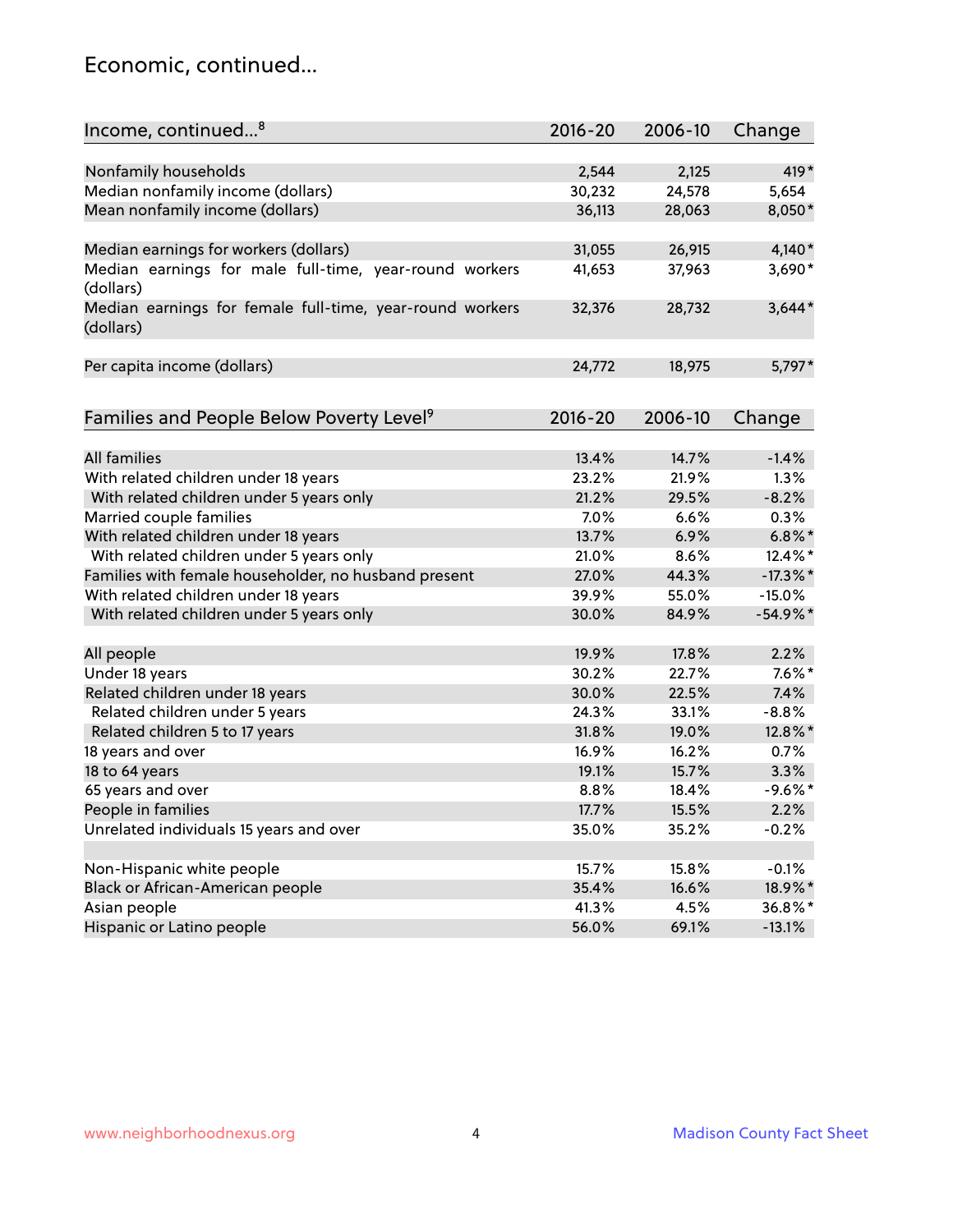### Employment

| Employment Status <sup>10</sup>                                                               | 2010        | 2020    | Change     |
|-----------------------------------------------------------------------------------------------|-------------|---------|------------|
| In Labor Force                                                                                | 12,972      | 13,374  | 13,374     |
| <b>Unemployment Rate</b>                                                                      | 5.2%        | 10.4%   | $-5.2%$    |
| Industry <sup>11</sup>                                                                        | $2016 - 20$ | 2006-10 | Change     |
|                                                                                               |             |         |            |
| Civilian employed population 16 years and over                                                | 13,587      | 12,312  | $1,275*$   |
| Agriculture, forestry, fishing and hunting, and mining                                        | 3.5%        | 2.8%    | 0.6%       |
| Construction                                                                                  | 8.8%        | 12.1%   | $-3.4%$    |
| Manufacturing                                                                                 | 11.5%       | 11.2%   | 0.3%       |
| Wholesale trade                                                                               | 3.5%        | 3.0%    | 0.5%       |
| Retail trade                                                                                  | 11.0%       | 12.3%   | $-1.4%$    |
| Transportation and warehousing, and utilities                                                 | 6.4%        | 4.9%    | 1.5%       |
| Information                                                                                   | 0.4%        | 1.5%    | $-1.1\%$ * |
| Finance and insurance, and real estate and rental and leasing                                 | 3.5%        | 3.5%    | 0.0%       |
| Professional, scientific, and management, and administrative<br>and waste management services | 9.8%        | 8.1%    | 1.8%       |
| Educational services, and health care and social assistance                                   | 24.2%       | 21.7%   | 2.5%       |
| Arts, entertainment, and recreation, and accommodation and<br>food services                   | 6.9%        | 7.8%    | $-0.9%$    |
| Other services, except public administration                                                  | 5.5%        | 5.8%    | $-0.4%$    |
| <b>Public administration</b>                                                                  | 5.0%        | 5.2%    | $-0.2%$    |
| Occupation <sup>12</sup>                                                                      | $2016 - 20$ | 2006-10 | Change     |
|                                                                                               |             |         |            |
| Civilian employed population 16 years and over                                                | 13,587      | 12,312  | $1,275*$   |
| Management, business, science, and arts occupations                                           | 28.6%       | 26.9%   | 1.7%       |
| Service occupations                                                                           | 17.0%       | 16.8%   | 0.1%       |
| Sales and office occupations                                                                  | 21.9%       | 25.8%   | $-4.0\%$ * |
| Natural<br>resources,<br>construction,<br>and<br>maintenance<br>occupations                   | 13.8%       | 16.9%   | $-3.1%$    |
| Production, transportation, and material moving occupations                                   | 18.8%       | 13.6%   | $5.3\%$ *  |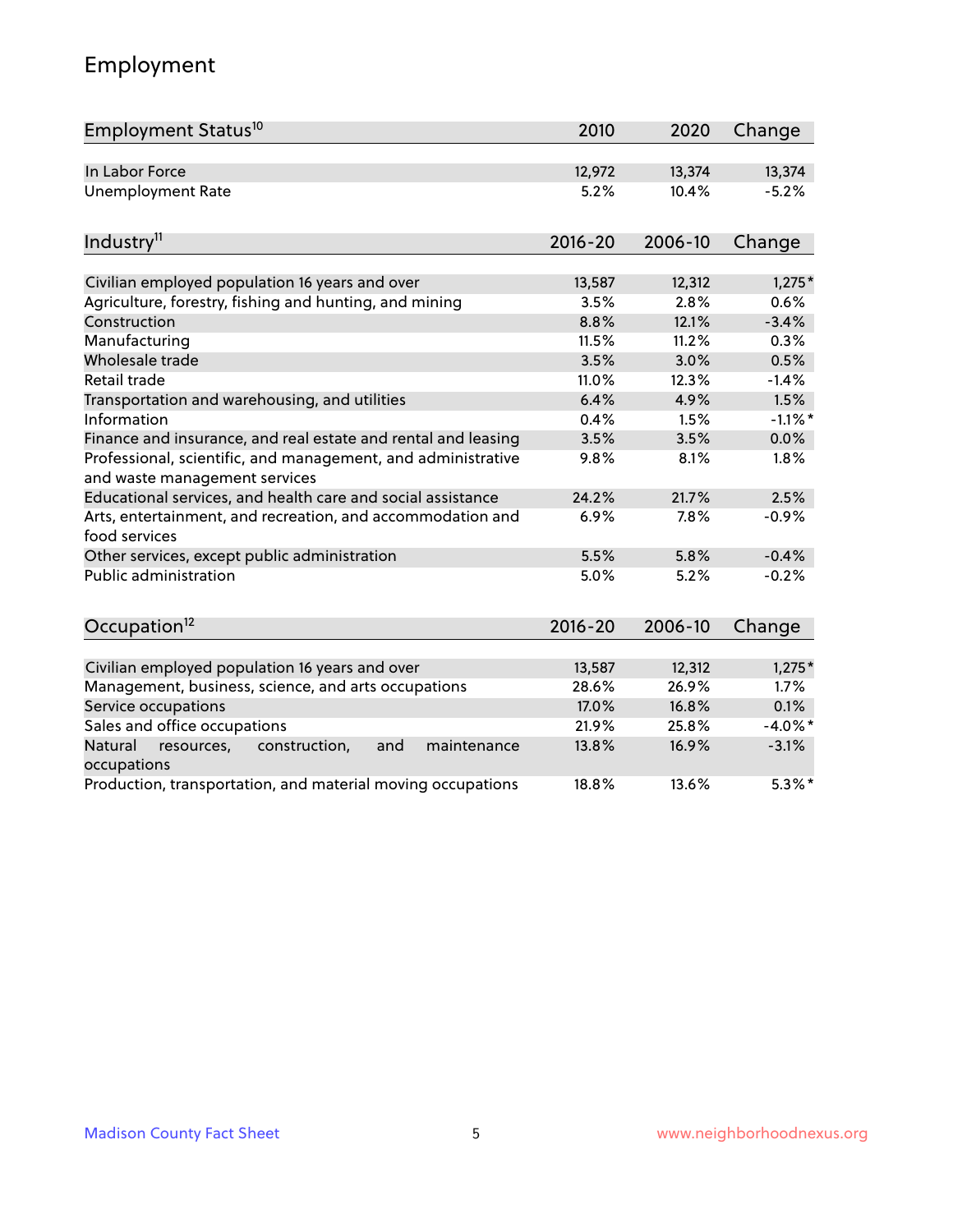### Employment, continued...

| Class of Worker <sup>13</sup>                          | $2016 - 20$    | 2006-10        | Change     |
|--------------------------------------------------------|----------------|----------------|------------|
| Civilian employed population 16 years and over         | 13,587         | 12,312         | $1,275*$   |
| Private wage and salary workers                        | 75.4%          | 69.9%          | $5.5%$ *   |
| Government workers                                     | 19.8%          | 18.7%          | 1.1%       |
| Self-employed in own not incorporated business workers | 4.3%           | 11.3%          | $-6.9\%$ * |
| Unpaid family workers                                  | 0.4%           | 0.1%           | 0.3%       |
| Job Flows <sup>14</sup>                                | 2019           | 2010           | Change     |
|                                                        |                |                |            |
| Total Jobs in county                                   | 4,015<br>41.7% | 3,237<br>46.6% | 778        |
| Held by residents of county                            |                |                | $-4.8%$    |
| Held by non-residents of county                        | 58.3%          | 53.4%          | 4.8%       |
| Jobs by Industry Sector <sup>15</sup>                  | 2019           | 2010           | Change     |
| Total Jobs in county                                   | 4,015          | 3,237          | 778        |
| Goods Producing sectors                                | 26.6%          | 22.3%          | 4.2%       |
| Trade, Transportation, and Utilities sectors           | 13.3%          | 19.6%          | $-6.3%$    |
| All Other Services sectors                             | 60.2%          | 58.1%          | 2.1%       |
|                                                        |                |                |            |
| Total Jobs in county held by county residents          | 1,676          | 1,508          | 168        |
| <b>Goods Producing sectors</b>                         | 23.1%          | 22.7%          | 0.3%       |
| Trade, Transportation, and Utilities sectors           | 11.3%          | 12.9%          | $-1.5%$    |
| All Other Services sectors                             | 65.6%          | 64.4%          | 1.2%       |
| Jobs by Earnings <sup>16</sup>                         | 2019           | 2010           | Change     |
| Total Jobs in county                                   | 4,015          |                | 778        |
| Jobs with earnings \$1250/month or less                | 28.1%          | 3,237<br>37.0% | $-8.9%$    |
|                                                        | 36.6%          | 39.9%          |            |
| Jobs with earnings \$1251/month to \$3333/month        |                |                | $-3.3%$    |
| Jobs with earnings greater than \$3333/month           | 35.3%          | 23.1%          | 12.2%      |
| Total Jobs in county held by county residents          | 1,676          | 1,508          | 168        |
| Jobs with earnings \$1250/month or less                | 31.7%          | 43.0%          | $-11.3%$   |
| Jobs with earnings \$1251/month to \$3333/month        | 40.0%          | 36.7%          | $3.3\%$    |
| Jobs with earnings greater than \$3333/month           | 28.3%          | 20.3%          | 8.0%       |
| Jobs by Age of Worker <sup>17</sup>                    | 2019           | 2010           | Change     |
|                                                        |                |                |            |
| Total Jobs in county                                   | 4,015          | 3,237          | 778        |
| Jobs with workers age 29 or younger                    | 21.1%          | 22.1%          | $-0.9%$    |
| Jobs with workers age 30 to 54                         | 54.6%          | 58.1%          | $-3.5%$    |
| Jobs with workers age 55 or older                      | 24.3%          | 19.8%          | 4.5%       |
| Total Jobs in county held by county residents          | 1,676          | 1,508          | 168        |
| Jobs with workers age 29 or younger                    | 20.3%          | 19.2%          | 1.1%       |
| Jobs with workers age 30 to 54                         | 51.0%          | 58.9%          | $-7.9%$    |
| Jobs with workers age 55 or older                      | 28.8%          | 21.9%          | 6.8%       |
|                                                        |                |                |            |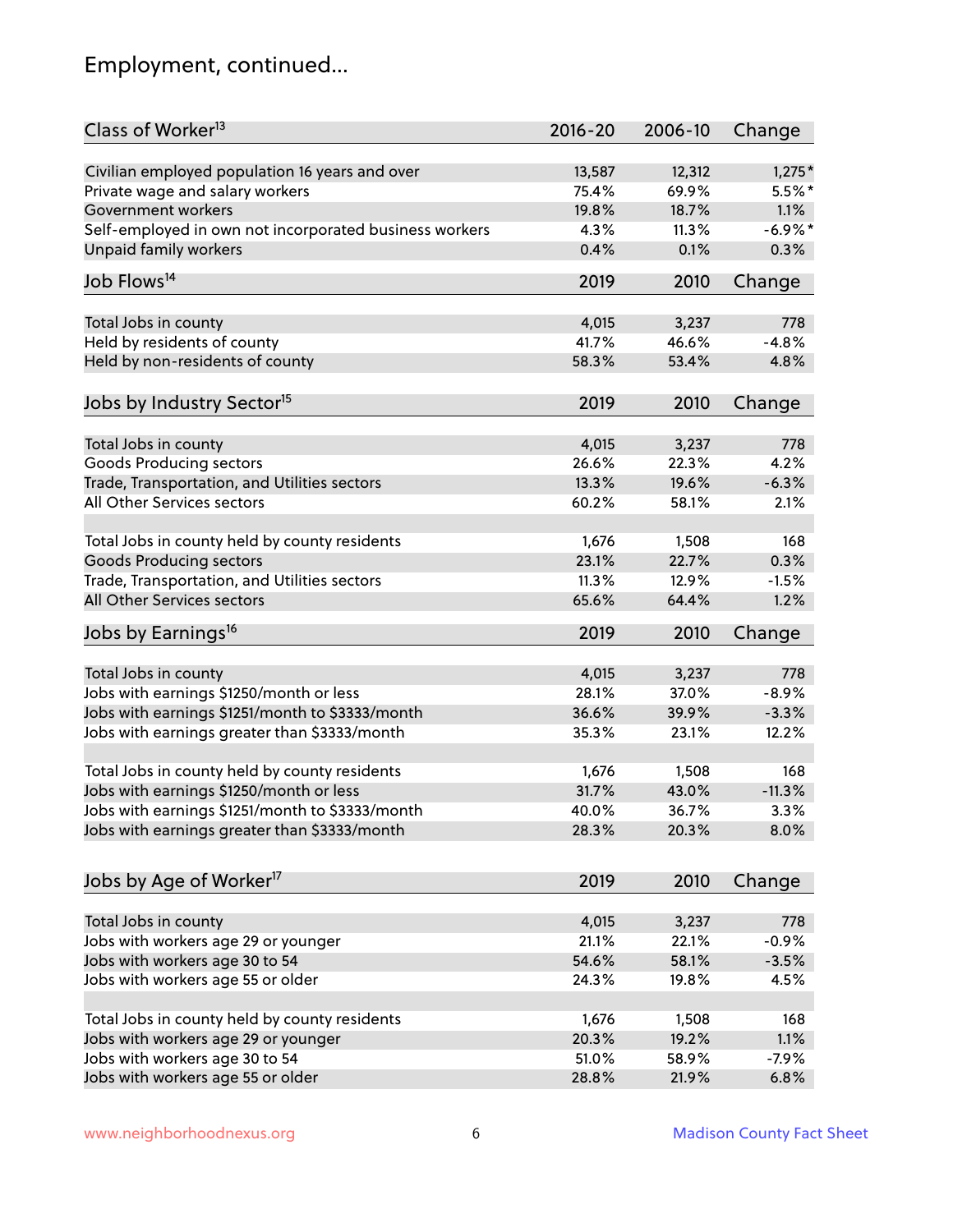#### Education

| Early Learning <sup>18</sup>                        |             |         | 2022       |
|-----------------------------------------------------|-------------|---------|------------|
| Licensed Capacity of Early Learning Centers         |             |         | 547        |
| Licenced capacity per 1,000 children ages 0-4       |             |         | 298.4      |
| School Enrollment <sup>19</sup>                     | 2022        | 2010    | Change     |
|                                                     |             |         |            |
| <b>Enrolled in Public School</b>                    | 4,944       | 4,813   | 131        |
| White                                               | 69.1%       | 81.8%   | $-12.7%$   |
| <b>Black or African-American</b>                    | 10.4%       | 9.2%    | 1.2%       |
| Asian                                               | 2.8%        | 0.0%    | 2.8%       |
| <b>Native American</b>                              | 0.0%        | 0.0%    | 0.0%       |
| Pacific Islander                                    | 0.0%        | 0.0%    | 0.0%       |
| <b>Biracial or Multi-Racial</b>                     | 5.5%        | 2.7%    | 2.8%       |
| Hispanic or Latino                                  | 12.2%       | 5.7%    | 6.5%       |
| Georgia Milestones: 3rd Grade Reading <sup>20</sup> |             |         | 2019       |
|                                                     |             |         |            |
| Number of Students Tested                           |             |         | 337        |
| Proficient or Distinguished                         |             |         | 55.8%      |
| Georgia Milestones: 8th Grade Math <sup>21</sup>    |             |         | 2019       |
| <b>Number of Students Tested</b>                    |             |         | 371        |
| Proficient or Distinguished                         |             |         | 61.2%      |
|                                                     |             |         |            |
| Graduation Rates <sup>22</sup>                      | 2021        | 2012    | Change     |
|                                                     |             |         |            |
| Cohort                                              | 317         | 367     | $-50$      |
| <b>High School Graduation Rate</b>                  | 95.3%       | 74.4%   | 20.9%      |
| Educational Attainment <sup>23</sup>                | $2016 - 20$ | 2006-10 | Change     |
|                                                     |             |         |            |
| Population 25 years and over                        | 20,426      | 18,669  | $1,757*$   |
| Less than 9th grade                                 | 6.5%        | 8.0%    | $-1.5%$    |
| 9th to 12th grade, no diploma                       | 10.2%       | 19.2%   | $-8.9\%$ * |
| High school graduate (includes equivalency)         | 35.7%       | 39.8%   | $-4.0\%$ * |
| Some college, no degree                             | 18.8%       | 15.1%   | $3.7\%$ *  |
| Associate's degree                                  | 9.5%        | 5.1%    | 4.5%*      |
| Bachelor's degree                                   | 10.2%       | 7.8%    | $2.3\%$ *  |
| Graduate or professional degree                     | 9.1%        | 5.1%    | 4.0%*      |
| Percent high school graduate or higher              | 83.3%       | 72.9%   | 10.4%*     |
| Percent bachelor's degree or higher                 | 19.2%       | 12.9%   | $6.3\%$ *  |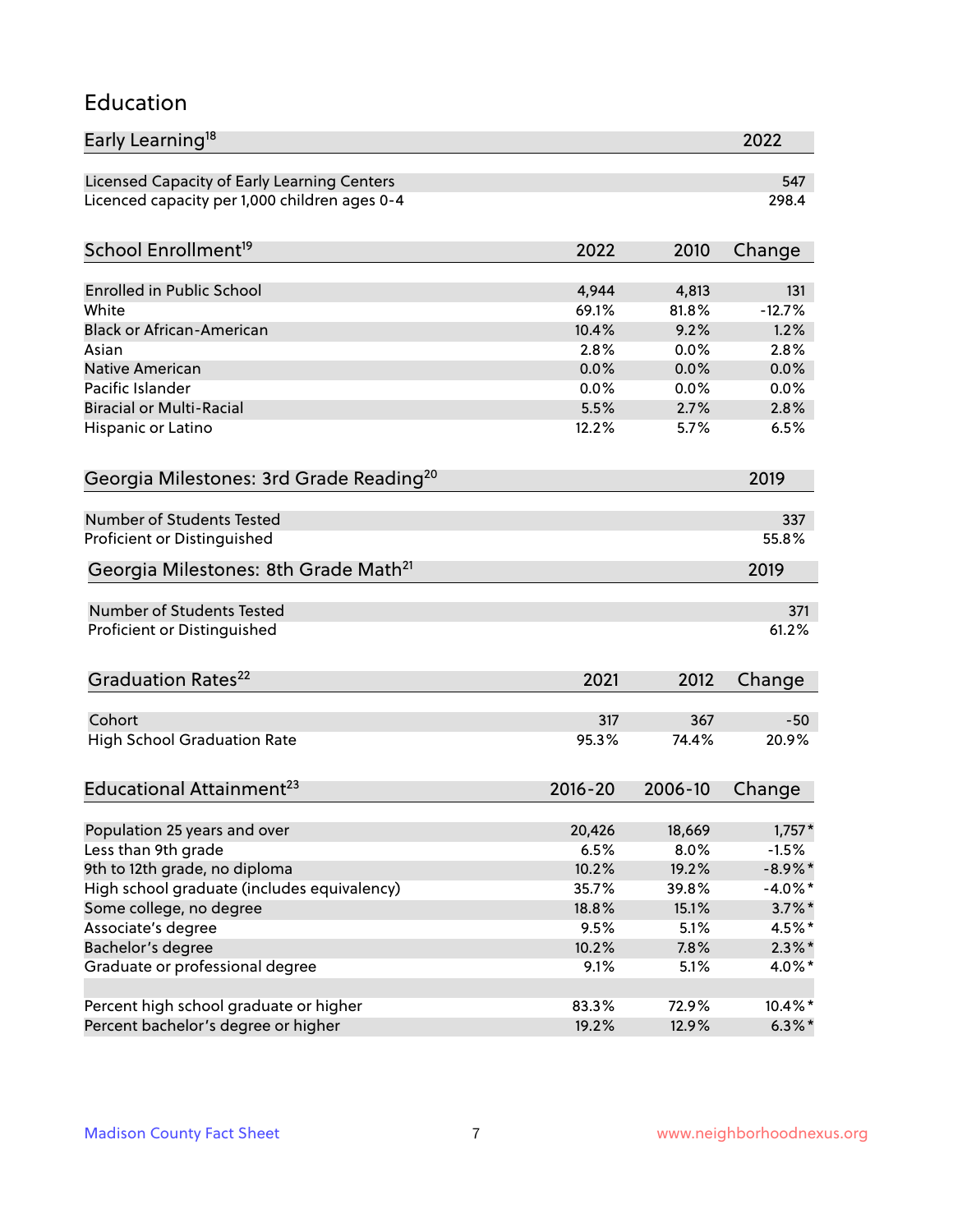#### Housing

| Households by Type <sup>24</sup>                     | 2016-20     | 2006-10 | Change     |
|------------------------------------------------------|-------------|---------|------------|
|                                                      |             |         |            |
| <b>Total households</b>                              | 10,622      | 9,430   | $1,192*$   |
| Family households (families)                         | 76.0%       | 77.5%   | $-1.4%$    |
| With own children under 18 years                     | 27.2%       | 31.8%   | $-4.6%$    |
| Married-couple family                                | 53.8%       | 58.1%   | $-4.2%$    |
| With own children of the householder under 18 years  | 18.2%       | 21.2%   | $-3.0%$    |
| Male householder, no wife present, family            | 5.2%        | 5.4%    | $-0.3%$    |
| With own children of the householder under 18 years  | 1.6%        | 3.2%    | $-1.6%$    |
| Female householder, no husband present, family       | 17.0%       | 13.9%   | 3.1%       |
| With own children of the householder under 18 years  | 7.4%        | 7.4%    | 0.0%       |
| Nonfamily households                                 | 24.0%       | 22.5%   | 1.4%       |
| Householder living alone                             | 19.6%       | 19.4%   | 0.1%       |
| 65 years and over                                    | 8.3%        | 9.0%    | $-0.8%$    |
|                                                      |             |         |            |
| Households with one or more people under 18 years    | 34.5%       | 37.6%   | $-3.1%$    |
| Households with one or more people 65 years and over | 33.4%       | 25.9%   | $7.5\%$ *  |
| Average household size                               | 2.76        | 2.92    | $-0.16*$   |
| Average family size                                  | 3.17        | 3.34    | $-0.17$    |
|                                                      |             |         |            |
| Housing Occupancy <sup>25</sup>                      | 2016-20     | 2006-10 | Change     |
|                                                      |             |         |            |
| Total housing units                                  | 12,032      | 11,674  | 358*       |
| Occupied housing units                               | 88.3%       | 80.8%   | $7.5\%$ *  |
| Vacant housing units                                 | 11.7%       | 19.2%   | $-7.5%$ *  |
| Homeowner vacancy rate                               | 0.4         | 4.0     | $-3.6*$    |
| Rental vacancy rate                                  | 0.0         | 19.4    | $-19.4*$   |
|                                                      |             |         |            |
| Units in Structure <sup>26</sup>                     | $2016 - 20$ | 2006-10 | Change     |
| Total housing units                                  | 12,032      | 11,674  | 358*       |
| 1-unit, detached                                     | 68.2%       | 63.3%   | 4.9%*      |
| 1-unit, attached                                     | 0.5%        | 1.0%    | $-0.5%$    |
| 2 units                                              | 0.9%        | 1.6%    | $-0.7%$    |
| 3 or 4 units                                         | 2.1%        | 0.7%    | $1.4\%$ *  |
| 5 to 9 units                                         | 0.2%        | 0.3%    | $-0.1%$    |
| 10 to 19 units                                       | 0.0%        | 0.1%    | $-0.1%$    |
| 20 or more units                                     | 0.0%        | 0.2%    | $-0.2%$    |
| Mobile home                                          | 27.7%       | 32.8%   | $-5.1\%$ * |
| Boat, RV, van, etc.                                  | 0.4%        | 0.1%    | $0.3\%$    |
|                                                      |             |         |            |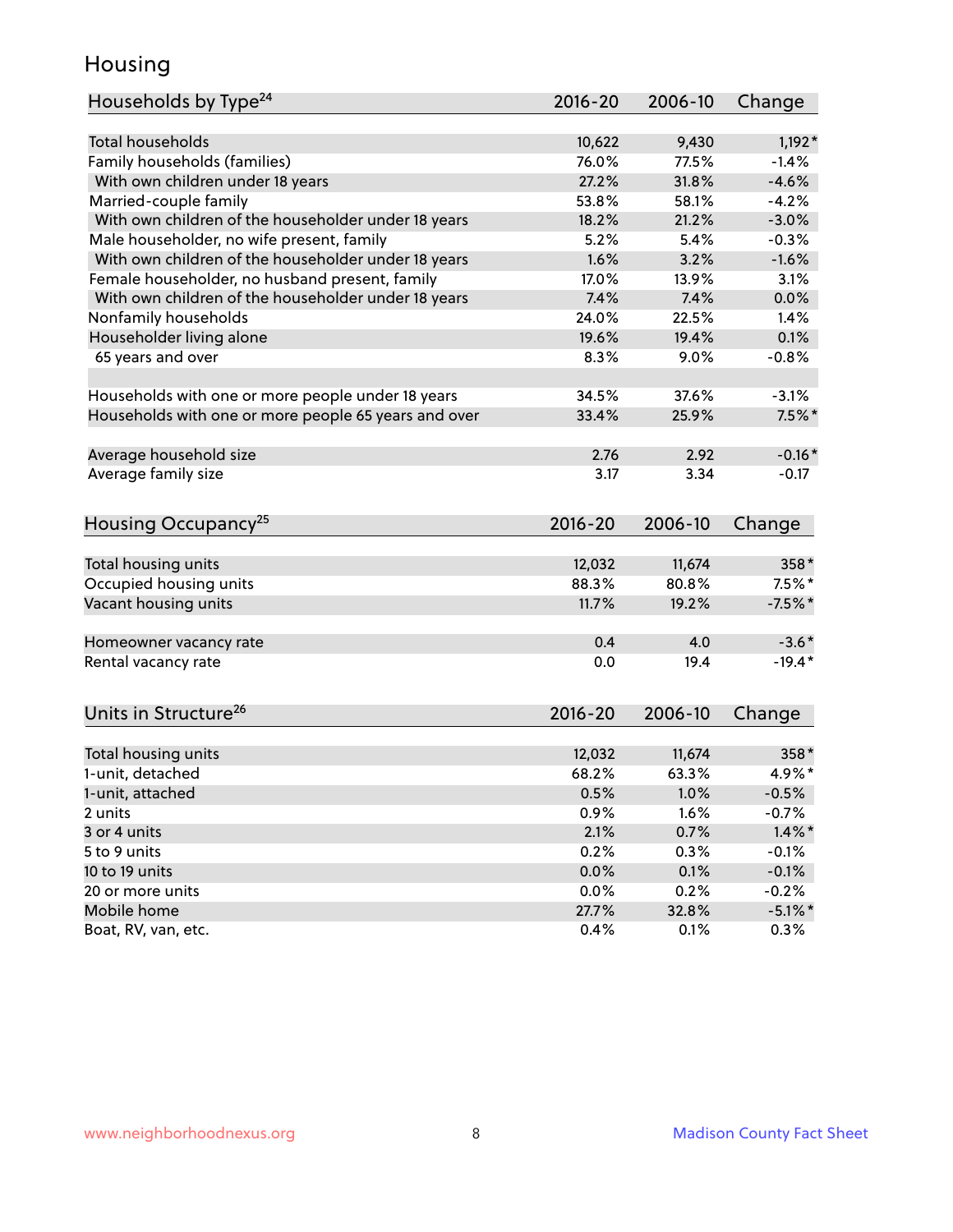### Housing, Continued...

| Year Structure Built <sup>27</sup>             | 2016-20     | 2006-10 | Change      |
|------------------------------------------------|-------------|---------|-------------|
| Total housing units                            | 12,032      | 11,674  | $358*$      |
| Built 2014 or later                            | 2.2%        | (X)     | (X)         |
| Built 2010 to 2013                             | 0.9%        | (X)     | (X)         |
| Built 2000 to 2009                             | 16.6%       | 7.7%    | $8.9\%$ *   |
| Built 1990 to 1999                             | 24.6%       | 25.5%   | $-0.9%$     |
| Built 1980 to 1989                             | 19.8%       | 21.4%   | $-1.6%$     |
| Built 1970 to 1979                             | 14.1%       | 19.4%   | $-5.3\%$ *  |
| Built 1960 to 1969                             | 6.9%        | 8.0%    | $-1.1%$     |
| Built 1950 to 1959                             | 5.5%        | 4.3%    | 1.3%        |
| Built 1940 to 1949                             | 2.3%        | 2.3%    | 0.0%        |
| Built 1939 or earlier                          | 6.9%        | 11.4%   | $-4.5%$ *   |
| Housing Tenure <sup>28</sup>                   | $2016 - 20$ | 2006-10 | Change      |
| Occupied housing units                         | 10,622      | 9,430   | $1,192*$    |
| Owner-occupied                                 | 73.3%       | 76.8%   | $-3.5%$     |
| Renter-occupied                                | 26.7%       | 23.2%   | 3.5%        |
| Average household size of owner-occupied unit  | 2.80        | 2.88    | $-0.07*$    |
| Average household size of renter-occupied unit | 2.65        | 3.08    | $-0.43*$    |
| Residence 1 Year Ago <sup>29</sup>             | $2016 - 20$ | 2006-10 | Change      |
| Population 1 year and over                     | 29,300      | 27,536  | $1,764*$    |
| Same house                                     | 90.8%       | 90.5%   | 0.3%        |
| Different house in the U.S.                    | 9.2%        | 9.4%    | $-0.2%$     |
| Same county                                    | 2.9%        | 5.3%    | $-2.4%$     |
| Different county                               | 6.4%        | 4.1%    | $2.2\%$ *   |
| Same state                                     | 5.4%        | 3.8%    | 1.6%        |
| Different state                                | 1.0%        | 0.3%    | $0.6\%$ *   |
| Abroad                                         | 0.0%        | 0.1%    | $-0.1%$     |
| Value of Housing Unit <sup>30</sup>            | $2016 - 20$ | 2006-10 | Change      |
| Owner-occupied units                           | 7,789       | 7,246   | 543*        |
| Less than \$50,000                             | 18.7%       | 14.0%   | $4.7\%$ *   |
| \$50,000 to \$99,999                           | 14.6%       | 24.9%   | $-10.3\%$ * |
| \$100,000 to \$149,999                         | 19.1%       | 19.1%   | 0.0%        |
| \$150,000 to \$199,999                         | 20.0%       | 19.9%   | 0.1%        |
| \$200,000 to \$299,999                         | 16.8%       | 16.1%   | 0.7%        |
| \$300,000 to \$499,999                         | 8.6%        | 3.5%    | $5.1\%$ *   |
| \$500,000 to \$999,999                         | 1.6%        | 1.3%    | 0.3%        |
| \$1,000,000 or more                            | 0.6%        | 1.2%    | $-0.6%$     |
| Median (dollars)                               | 143,200     | 128,100 | 15,100*     |
| Mortgage Status <sup>31</sup>                  | $2016 - 20$ | 2006-10 | Change      |
| Owner-occupied units                           | 7,789       | 7,246   | 543*        |
| Housing units with a mortgage                  | 48.1%       | 58.3%   | $-10.2\%$ * |
| Housing units without a mortgage               | 51.9%       | 41.7%   | 10.2%*      |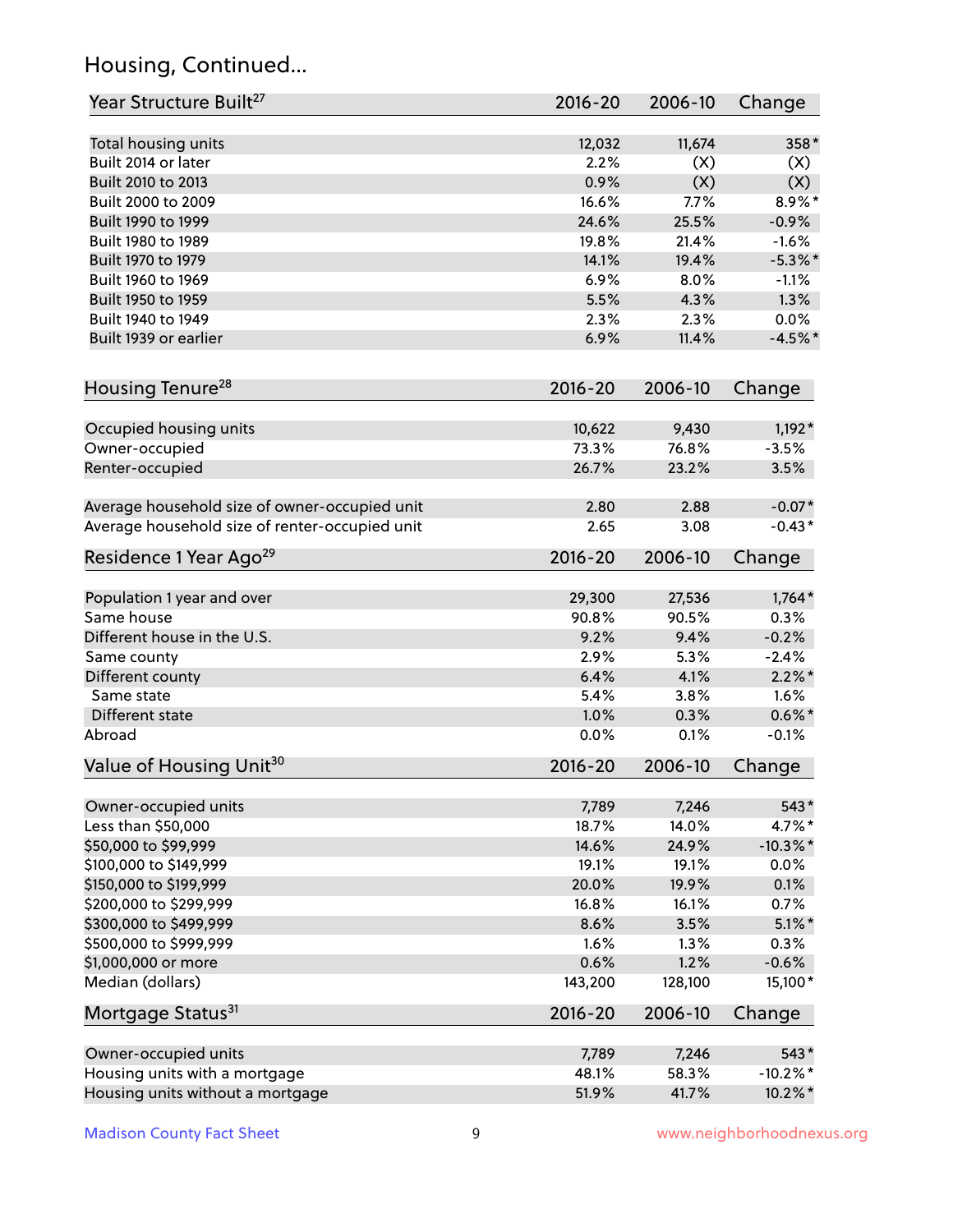### Housing, Continued...

| Selected Monthly Owner Costs <sup>32</sup>                                            | 2016-20      | 2006-10 | Change         |
|---------------------------------------------------------------------------------------|--------------|---------|----------------|
| Housing units with a mortgage                                                         | 3,749        | 4,227   | $-478$         |
| Less than \$300                                                                       | 0.0%         | 0.0%    | 0.0%           |
| \$300 to \$499                                                                        | 1.2%         | 4.0%    | $-2.8%$        |
| \$500 to \$999                                                                        | 38.2%        | 42.7%   | $-4.5%$        |
| \$1,000 to \$1,499                                                                    | 33.6%        | 29.0%   | 4.7%           |
| \$1,500 to \$1,999                                                                    | 17.6%        | 17.9%   | $-0.3%$        |
| \$2,000 to \$2,999                                                                    | 7.8%         | 5.3%    | 2.4%           |
| \$3,000 or more                                                                       | 1.7%         | 1.2%    | 0.4%           |
| Median (dollars)                                                                      | 1,107        | 1,066   | 41             |
|                                                                                       |              |         |                |
| Housing units without a mortgage                                                      | 4,040        | 3,019   | $1,021*$       |
| Less than \$150                                                                       | 4.9%         | 8.7%    | $-3.8%$        |
| \$150 to \$249                                                                        | 18.9%        | 22.3%   | $-3.4%$        |
| \$250 to \$349                                                                        | 23.3%        | 35.2%   | $-11.8\%$ *    |
| \$350 to \$499                                                                        | 30.3%        | 22.3%   | $7.9\%$ *      |
| \$500 to \$699                                                                        | 15.6%        | 8.7%    | $6.9\%*$       |
| \$700 or more                                                                         | 7.0%         | 2.7%    | 4.3%*          |
| Median (dollars)                                                                      | 365          | 302     | $63*$          |
| Selected Monthly Owner Costs as a Percentage of<br>Household Income <sup>33</sup>     |              |         | Change         |
| Housing units with a mortgage (excluding units where<br>SMOCAPI cannot be computed)   | 3,747        | 4,195   | $-448$         |
| Less than 20.0 percent                                                                | 53.1%        | 35.6%   | 17.5%*         |
| 20.0 to 24.9 percent                                                                  | 16.9%        | 18.5%   | $-1.7%$        |
| 25.0 to 29.9 percent                                                                  | 5.3%         | 11.2%   | $-5.9\%$ *     |
| 30.0 to 34.9 percent                                                                  | 8.1%         | 6.2%    | $1.9\%$        |
| 35.0 percent or more                                                                  | 16.7%        | 28.5%   | $-11.9%$ *     |
| Not computed                                                                          | $\mathbf{2}$ | 32      | $-30$          |
| Housing unit without a mortgage (excluding units where<br>SMOCAPI cannot be computed) | 4,022        | 3,006   | 1,016*         |
| Less than 10.0 percent                                                                | 53.7%        | 50.3%   | 3.4%           |
| 10.0 to 14.9 percent                                                                  | 18.7%        | 19.4%   | $-0.7%$        |
| 15.0 to 19.9 percent                                                                  | 5.4%         | 9.9%    | $-4.4%$        |
| 20.0 to 24.9 percent                                                                  | 8.6%         | 6.6%    | 2.0%           |
| 25.0 to 29.9 percent                                                                  | 4.4%         | 3.9%    | 0.5%           |
| 30.0 to 34.9 percent                                                                  | 1.4%         | 2.7%    | $-1.4%$        |
| 35.0 percent or more                                                                  | 7.7%         | 7.2%    | 0.5%           |
| Not computed                                                                          | 18           | 13      | 5 <sup>5</sup> |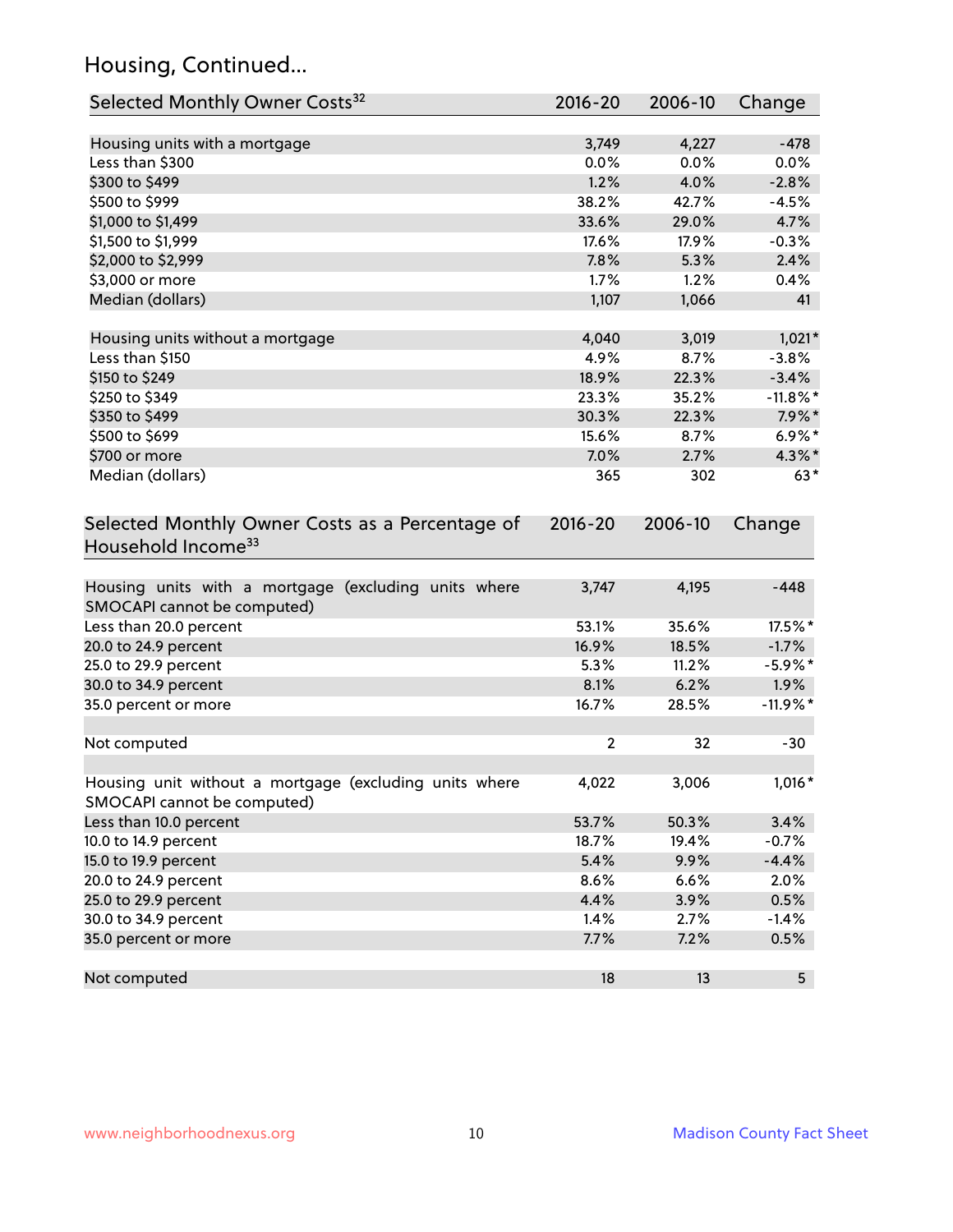### Housing, Continued...

| Gross Rent <sup>34</sup>                                                       | 2016-20     | 2006-10 | Change     |
|--------------------------------------------------------------------------------|-------------|---------|------------|
|                                                                                |             |         |            |
| Occupied units paying rent                                                     | 2,084       | 1,769   | 315        |
| Less than \$200                                                                | 0.0%        | 2.0%    | $-2.0%$    |
| \$200 to \$499                                                                 | 11.3%       | 15.4%   | $-4.1%$    |
| \$500 to \$749                                                                 | 39.7%       | 49.0%   | $-9.3%$    |
| \$750 to \$999                                                                 | 38.6%       | 26.2%   | 12.4%*     |
| \$1,000 to \$1,499                                                             | 9.5%        | 6.7%    | 2.8%       |
| \$1,500 to \$1,999                                                             | 0.3%        | 0.7%    | $-0.4%$    |
| \$2,000 or more                                                                | 0.6%        | 0.0%    | 0.6%       |
| Median (dollars)                                                               | 745         | 679     | $66*$      |
| No rent paid                                                                   | 749         | 415     | 334*       |
| Gross Rent as a Percentage of Household Income <sup>35</sup>                   | $2016 - 20$ | 2006-10 | Change     |
| Occupied units paying rent (excluding units where GRAPI<br>cannot be computed) | 2,076       | 1,643   | $433*$     |
| Less than 15.0 percent                                                         | 24.9%       | 16.4%   | 8.5%       |
| 15.0 to 19.9 percent                                                           | 12.2%       | 3.8%    | $8.4\%$ *  |
| 20.0 to 24.9 percent                                                           | 7.9%        | 14.7%   | $-6.8\%$ * |
| 25.0 to 29.9 percent                                                           | 5.9%        | 8.2%    | $-2.3%$    |
| 30.0 to 34.9 percent                                                           | 5.4%        | 12.3%   | $-6.9%$    |
| 35.0 percent or more                                                           | 43.7%       | 44.6%   | $-0.9%$    |
| Not computed                                                                   | 757         | 541     | 216        |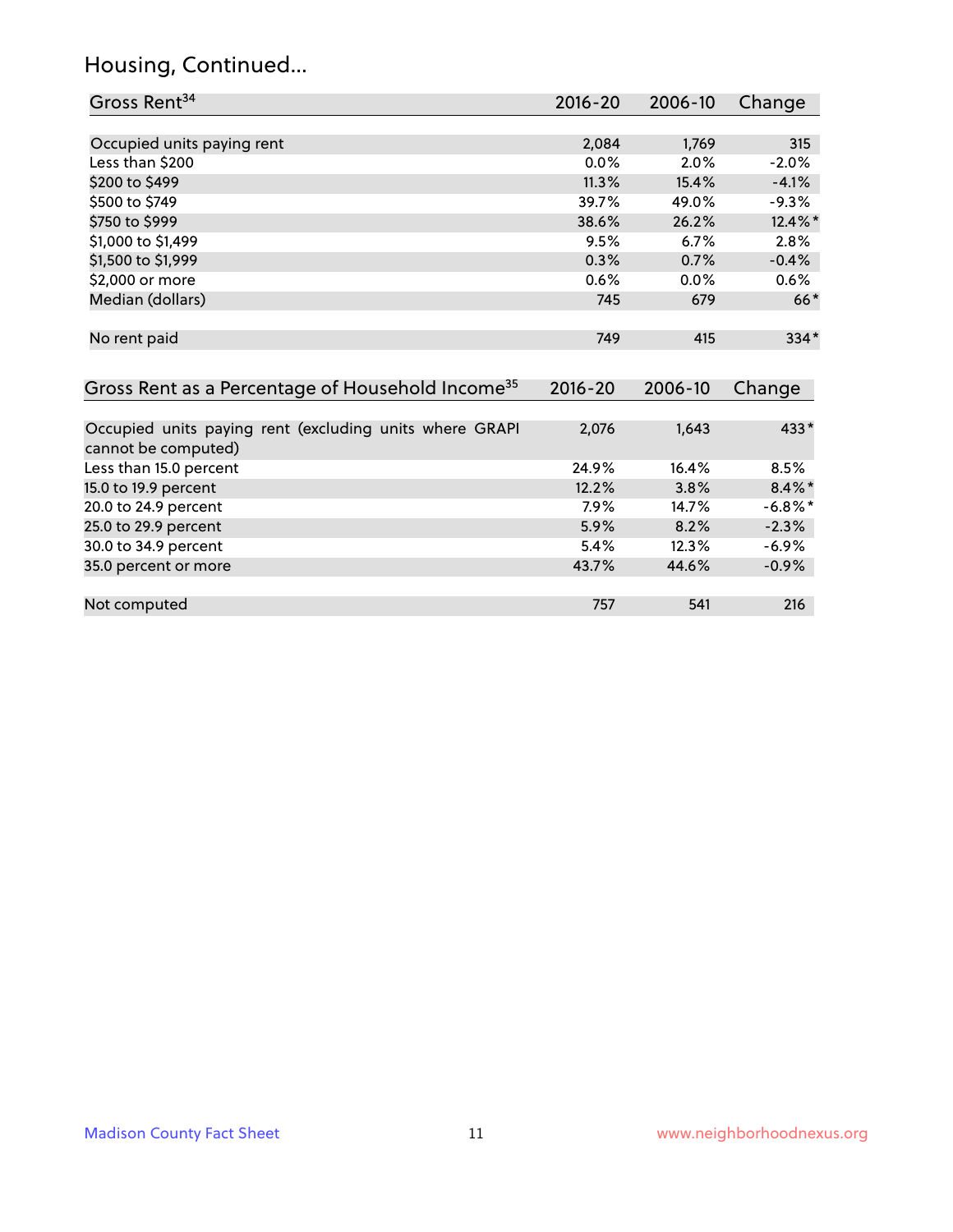### Community Involvement

| Voter Registration and Turnout <sup>36</sup> | 2020   |
|----------------------------------------------|--------|
|                                              |        |
| Active registered voters                     | 20.561 |
| Number voted in Presidential election        | 14.865 |
| Percent voted in Presidential election       | 72.3%  |

#### Transportation

| Commuting to Work <sup>37</sup>           | 2016-20     | 2006-10 | Change     |
|-------------------------------------------|-------------|---------|------------|
|                                           |             |         |            |
| Workers 16 years and over                 | 13,260      | 11,986  | $1,274*$   |
| Car, truck, or van - drove alone          | 82.2%       | 80.0%   | 2.2%       |
| Car, truck, or van - carpooled            | 10.2%       | 12.7%   | $-2.4%$    |
| Public transportation (excluding taxicab) | 0.1%        | $0.0\%$ | 0.1%       |
| Walked                                    | 2.9%        | $1.9\%$ | 0.9%       |
| Other means                               | 1.1%        | $0.9\%$ | 0.2%       |
| Worked at home                            | 3.5%        | 4.5%    | $-1.1%$    |
| Mean travel time to work (minutes)        | 26.5        | 23.5    | $3.0*$     |
| Vehicles Available <sup>38</sup>          | $2016 - 20$ | 2006-10 | Change     |
| Occupied housing units                    | 10,622      | 9,430   | $1,192*$   |
| No vehicles available                     | 3.4%        | 4.4%    | $-1.0%$    |
| 1 vehicle available                       | 27.0%       | 24.8%   | 2.2%       |
| 2 vehicles available                      | 36.6%       | 31.0%   | $5.6\%$ *  |
| 3 or more vehicles available              | 33.0%       | 39.8%   | $-6.8\%$ * |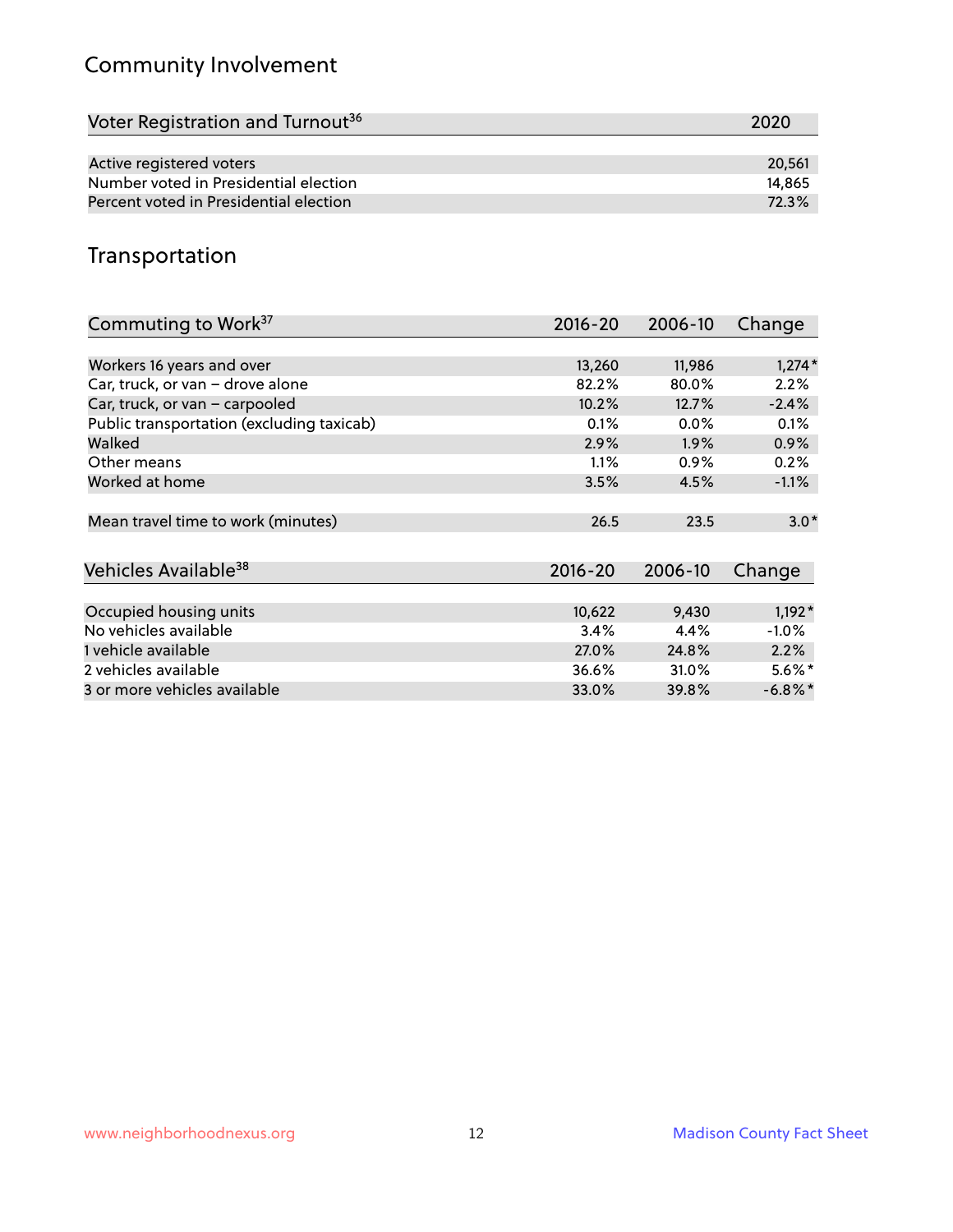#### Health

| Health Insurance coverage <sup>39</sup> | 2016-20 |
|-----------------------------------------|---------|
|-----------------------------------------|---------|

| Civilian Noninstitutionalized Population                | 29,410 |
|---------------------------------------------------------|--------|
| With health insurance coverage                          | 85.6%  |
| With private health insurance coverage                  | 58.8%  |
| With public health coverage                             | 39.0%  |
| No health insurance coverage                            | 14.4%  |
| Civilian Noninstitutionalized Population Under 19 years | 7,086  |
| No health insurance coverage                            | 4.4%   |
| Civilian Noninstitutionalized Population 19 to 64 years | 17,454 |
| In labor force:                                         | 13,418 |
| Employed:                                               | 12,573 |
| With health insurance coverage                          | 81.3%  |
| With private health insurance coverage                  | 19.6%  |
| With public coverage                                    | 7.8%   |
| No health insurance coverage                            | 18.7%  |
| Unemployed:                                             | 845    |
| With health insurance coverage                          | 48.8%  |
| With private health insurance coverage                  | 19.6%  |
| With public coverage                                    | 29.1%  |
| No health insurance coverage                            | 51.2%  |
| Not in labor force:                                     | 4,036  |
| With health insurance coverage                          | 72.7%  |
| With private health insurance coverage                  | 29.6%  |
| With public coverage                                    | 49.2%  |
| No health insurance coverage                            | 27.3%  |

# **Health Factors Most Recent**

| Premature Death (YPLL before age 75 per 100,000 population, age-adjusted) <sup>40</sup> | 8,924.2 |
|-----------------------------------------------------------------------------------------|---------|
| Average number of Physically Unhealthy Days <sup>41</sup>                               | 4.8     |
| Average number of Mentally Unhealthy Days <sup>42</sup>                                 | 5.6     |
| Low Birthweight Births <sup>43</sup>                                                    | 8.5%    |
| Diabetes Prevalence <sup>44</sup>                                                       | 11.4%   |
| HIV Prevalence (per 100,000 population) <sup>45</sup>                                   | 167.7   |
| Rate, Deduplicated ER Visits for Asthma, Ages 0-17 <sup>46</sup>                        | 453.0   |